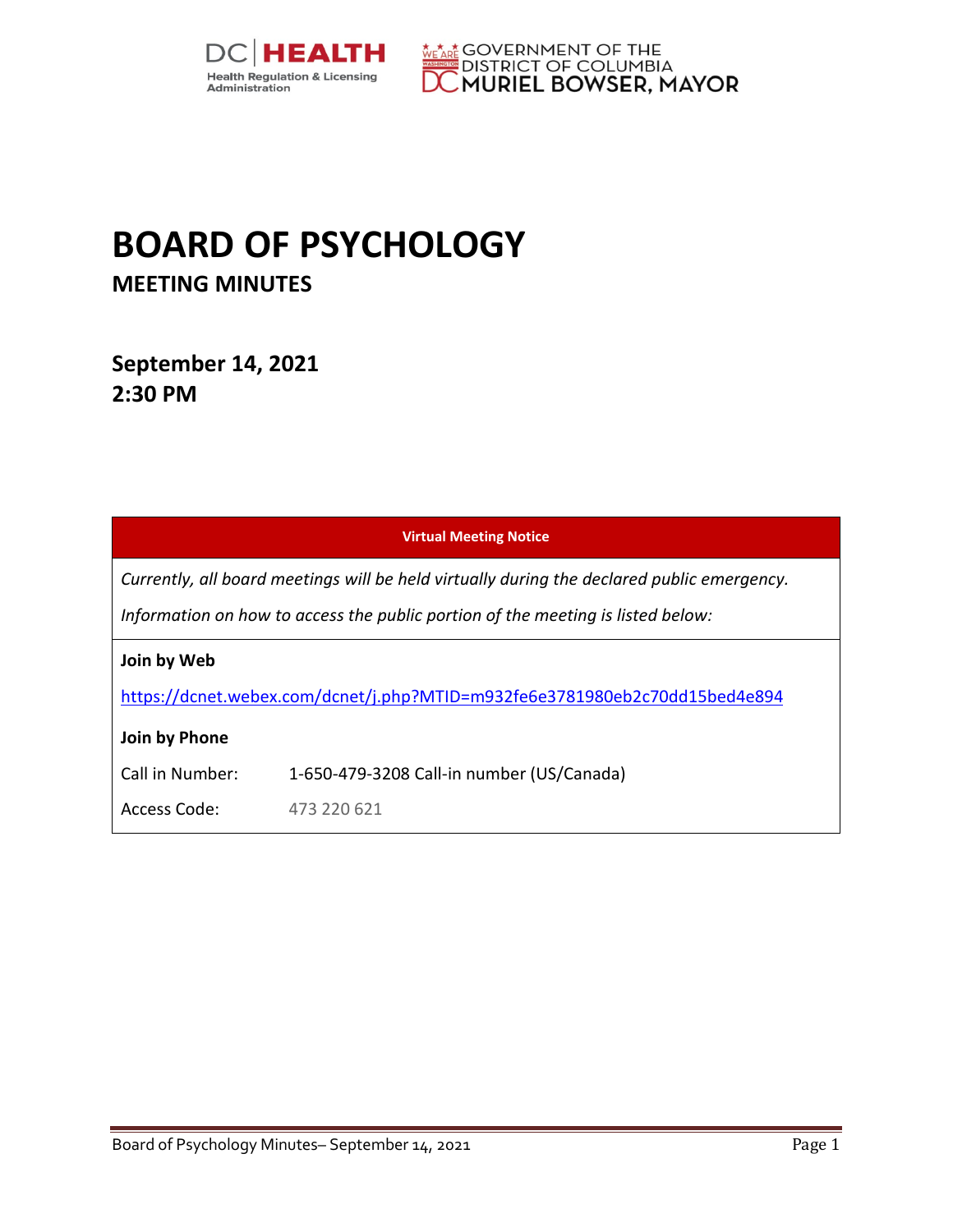



## **OPEN SESSION MINUTES SEPTEMBER 14, 2021**

## **Call to Order: 2:45pm**

|            | <b>Roll Call:</b>                                                          |  |
|------------|----------------------------------------------------------------------------|--|
|            | <b>Board Members:</b>                                                      |  |
|            | Dr. Teresa Grant, PhD- Board Member (Vice Chair)                           |  |
|            |                                                                            |  |
|            | Joette James, PhD- Board Member<br>L. Hamilton Ferguson, MSA- Board Member |  |
|            |                                                                            |  |
|            | Absent:                                                                    |  |
|            | Anthony Jimenez, PhD - Chairperson                                         |  |
|            | Eric Jones, PhD- Board Member                                              |  |
|            |                                                                            |  |
|            | <b>HRLA Staff</b>                                                          |  |
|            | Aisha Nixon, Executive Director                                            |  |
|            | LaTrice Herndon, Executive Director                                        |  |
|            | Fatima Abby, Health Licensing Specialist                                   |  |
|            | Joanne Drozdoski, Board Attorney<br>Deb Moss, Investigator                 |  |
|            |                                                                            |  |
|            | Visitor:                                                                   |  |
|            | Francesca Alesi, Psychologist (DCPS)                                       |  |
|            |                                                                            |  |
| OS-0914-01 | <b>Approval of the Agenda</b>                                              |  |
|            |                                                                            |  |
|            | <b>Board Action:</b>                                                       |  |
|            | Acceptance of the September 14, 2021 Open Session Agenda.                  |  |
|            |                                                                            |  |
|            | <b>Motion:</b>                                                             |  |
|            | Motion made by Dr. Joette James to accept the September 14, 2021           |  |
|            | Open Session Agenda. Seconded by Mr. L. Hamilton Ferguson.                 |  |
|            |                                                                            |  |
|            | Vote:                                                                      |  |
|            | Dr. Teresa Grant, Mr. L. Hamilton Ferguson, and Dr. Joette James           |  |
|            | voted in favor of the motion. The motion passed unanimously.               |  |
| OS-0914-02 | <b>BOARD/DEPARTMENT'S REPORT</b>                                           |  |
|            | <b>EXECUTIVE DIRECTOR'S REPORT</b>                                         |  |
|            | A. Introduction of the New Executive Director                              |  |
|            | Ms. LaTrice Herndon introduced herself to the                              |  |
|            | Board as the New Board Executive Director.                                 |  |
|            | <b>B.</b> Operational Status Update                                        |  |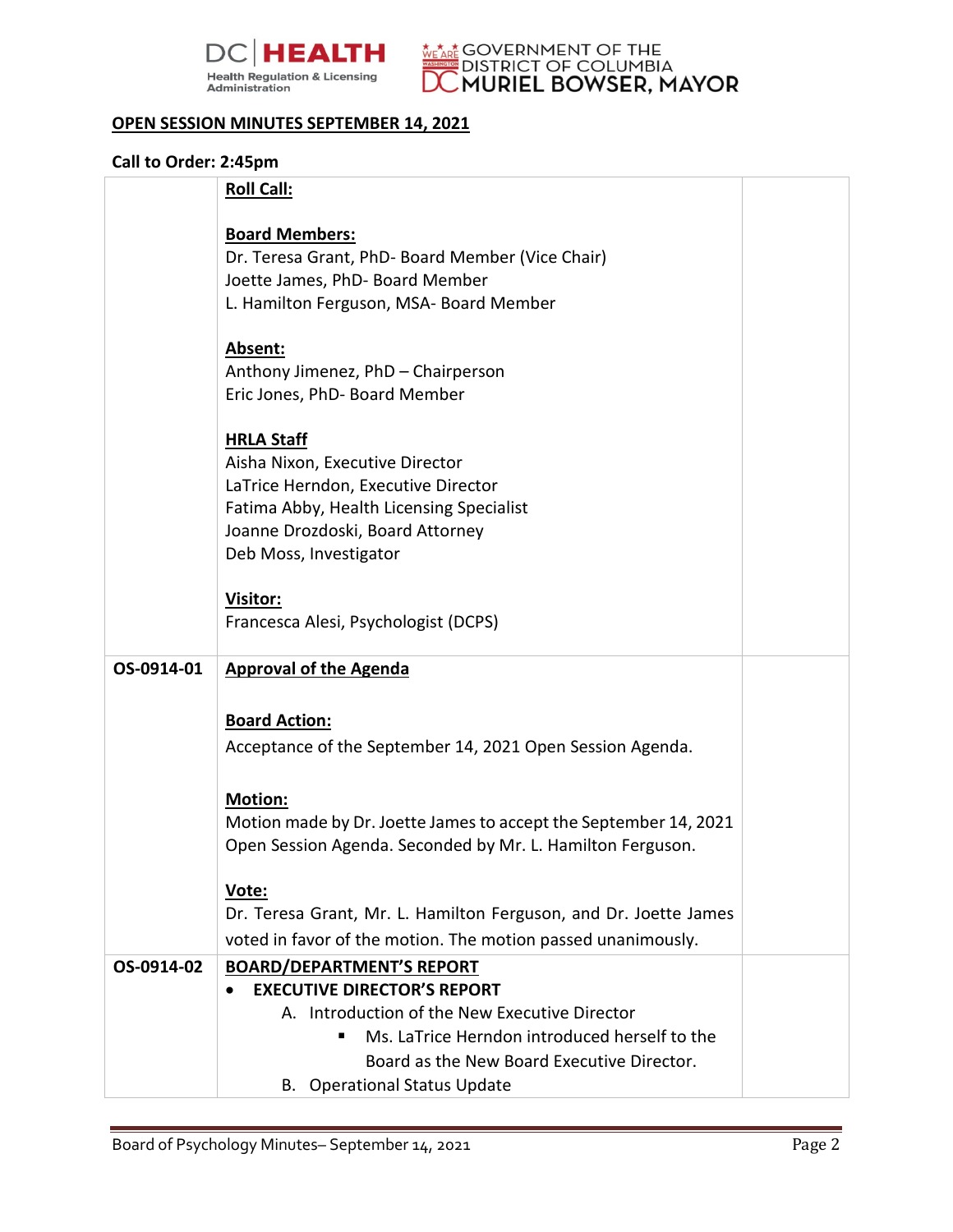

## **DISTRICT OF BOOK POINT PSYCHOLOGY**

|            | The DC Health Processing Center and Vital<br>п                    |  |
|------------|-------------------------------------------------------------------|--|
|            | Record are opened to the public. Staff are in the                 |  |
|            | office three days per week and are teleworking                    |  |
|            | two days a week. The Board will continue to                       |  |
|            | meet virtually until further notice; which might                  |  |
|            |                                                                   |  |
|            | change in 2022.                                                   |  |
|            | C. Update related to the Licensure Waiver                         |  |
|            | The waiver expired on July 25, 2021 and                           |  |
|            | practitioners who were qualified are currently                    |  |
|            | under the 60 days grace period (until                             |  |
|            | September 23, 2021). DC is currently still under                  |  |
|            | public emergency.                                                 |  |
|            | D. Covid Vaccine/Vaccination Requirement                          |  |
|            | Two (2) hours in Covid Vaccine CEs are required<br>п              |  |
|            | from all health practitioners and must be                         |  |
|            | completed by September 30, 2021. Vaccination                      |  |
|            | also required by September 30, 2021.                              |  |
|            | E. Upcoming ASPPB Meeting                                         |  |
|            | ASPPB Annual meeting will be held on October                      |  |
|            | 15, 2021 to October 16, 2021.                                     |  |
|            | F. Licensure Census                                               |  |
|            |                                                                   |  |
|            | There are 1520 psychologists 241 psychology                       |  |
|            | associates.                                                       |  |
|            | G. Renewal Updates                                                |  |
|            | The renewal will start on the first week of                       |  |
|            | October. The renewal is currently under User                      |  |
|            | Acceptance Testing (UAT).                                         |  |
|            | <b>BOARD ATTORNEY'S REPORT</b>                                    |  |
|            | The Board Attorney reminded that the Covid Vaccine CEs<br>$\circ$ |  |
|            | can be used toward the public health priorities.                  |  |
|            | <b>CHAIRPERSON'S REPORT</b>                                       |  |
|            | There was no report from the Acting Chair.<br>$\circ$             |  |
| OS-0914-03 | <b>Open Session Minutes</b>                                       |  |
|            |                                                                   |  |
|            | <b>Board Action:</b>                                              |  |
|            | Consideration of the Open Session minutes from July 13, 2021      |  |
|            | meeting.                                                          |  |
|            |                                                                   |  |
|            | <b>Motion:</b>                                                    |  |
|            | Motion made by Mr. L. Hamilton Ferguson to accept the July 13,    |  |
|            | 2021 Open Session Minutes. Seconded by Dr. Teresa Grant.          |  |
|            |                                                                   |  |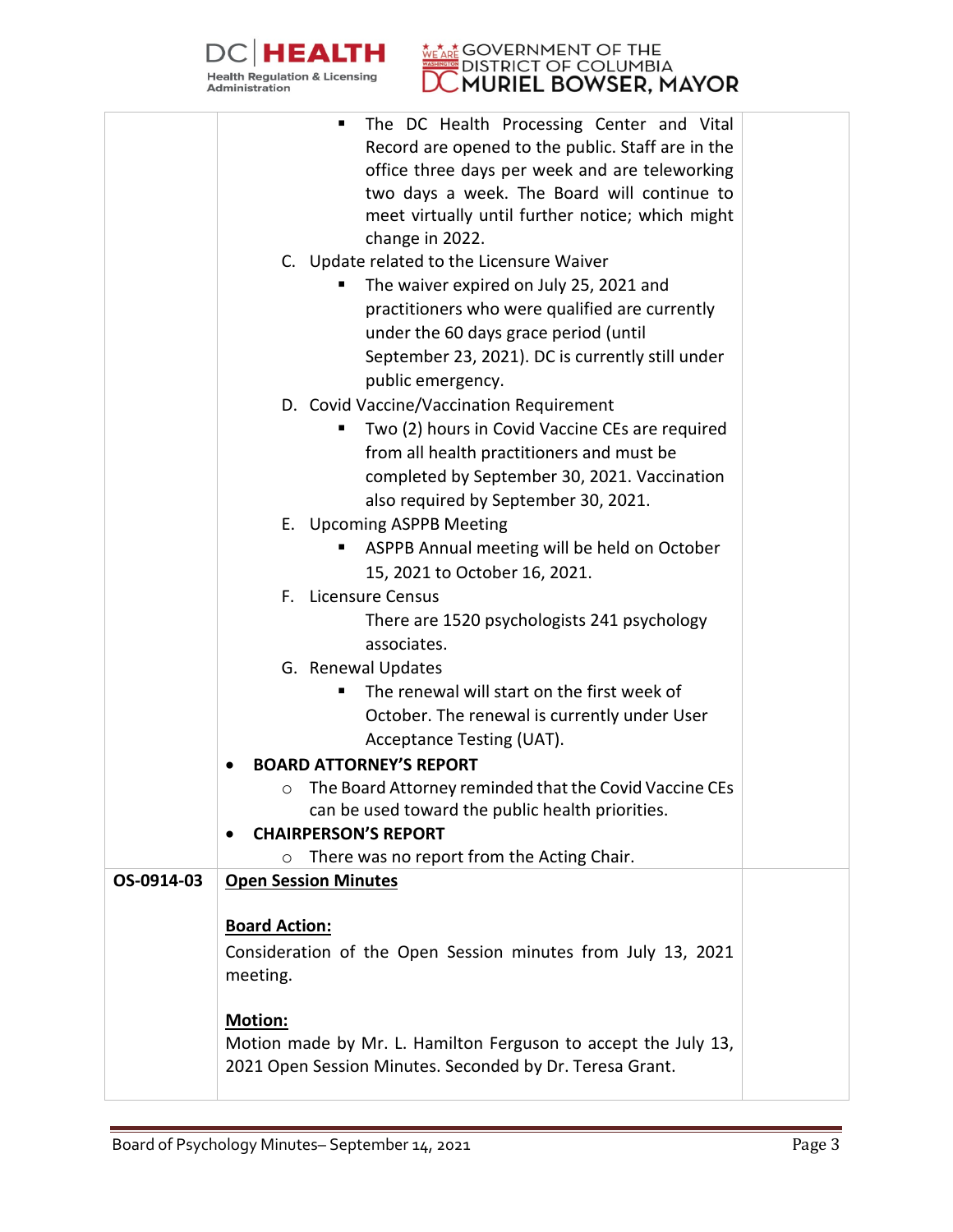



|            | Vote:                                                                                                                               |  |
|------------|-------------------------------------------------------------------------------------------------------------------------------------|--|
|            | Dr. Teresa Grant, Mr. L. Hamilton Ferguson, and Dr. Joette James                                                                    |  |
|            | voted in favor of the motion. The motion passed unanimously.                                                                        |  |
| OS-0914-04 | <b>Discussion-Change To Meeting Times and Dates</b>                                                                                 |  |
|            |                                                                                                                                     |  |
|            | <b>Board Action:</b>                                                                                                                |  |
|            | Discuss times and dates for the Board's meetings.                                                                                   |  |
|            |                                                                                                                                     |  |
|            | Background:                                                                                                                         |  |
|            | The Board's staff would like to discuss changing the time and dates                                                                 |  |
|            | of meetings to ensure the meetings are conducting within DC                                                                         |  |
|            | Health hours of operations.                                                                                                         |  |
|            |                                                                                                                                     |  |
|            | <b>Motion:</b>                                                                                                                      |  |
|            | No motion was made. The Board Executive Director provided                                                                           |  |
|            | recommendation which will require to move the meeting to earlier                                                                    |  |
|            |                                                                                                                                     |  |
|            | time and meet monthly. Tabled to the next Board meeting.                                                                            |  |
|            |                                                                                                                                     |  |
| OS-0914-05 | <b>COVID-19 Vaccine Continuing Education (CE) Requirement</b>                                                                       |  |
|            | <b>Board Action:</b>                                                                                                                |  |
|            |                                                                                                                                     |  |
|            | To determine whether the Board will accept the new 2 hour COVID-<br>19 Vaccine continuing from non-APA approved courses towards the |  |
|            | required 10% public health priorities.                                                                                              |  |
|            |                                                                                                                                     |  |
|            | <b>Motion:</b>                                                                                                                      |  |
|            | Motion made by Dr. Joette James to accept Non-APA approved                                                                          |  |
|            | Covid Vaccine CEs and can be counted toward the required 10%                                                                        |  |
|            | public health priorities; but all other public health priorities should                                                             |  |
|            | be APA-approved. Seconded by Mr. L. Hamilton Ferguson.                                                                              |  |
|            |                                                                                                                                     |  |
|            | Vote:<br>Dr. Teresa Grant, Mr. L. Hamilton Ferguson, and Dr. Joette James                                                           |  |
|            | voted in favor of the motion. The motion passed unanimously.                                                                        |  |
|            |                                                                                                                                     |  |
| OS-0914-06 | <b>EPPP2 (Part 2- Skills) Requirements</b>                                                                                          |  |
|            |                                                                                                                                     |  |
|            | <b>Board Action:</b>                                                                                                                |  |
|            | The Board is to decide whether to accept the Board's chair                                                                          |  |
|            | recommendation and adopt the EPPP2 examination.                                                                                     |  |
|            |                                                                                                                                     |  |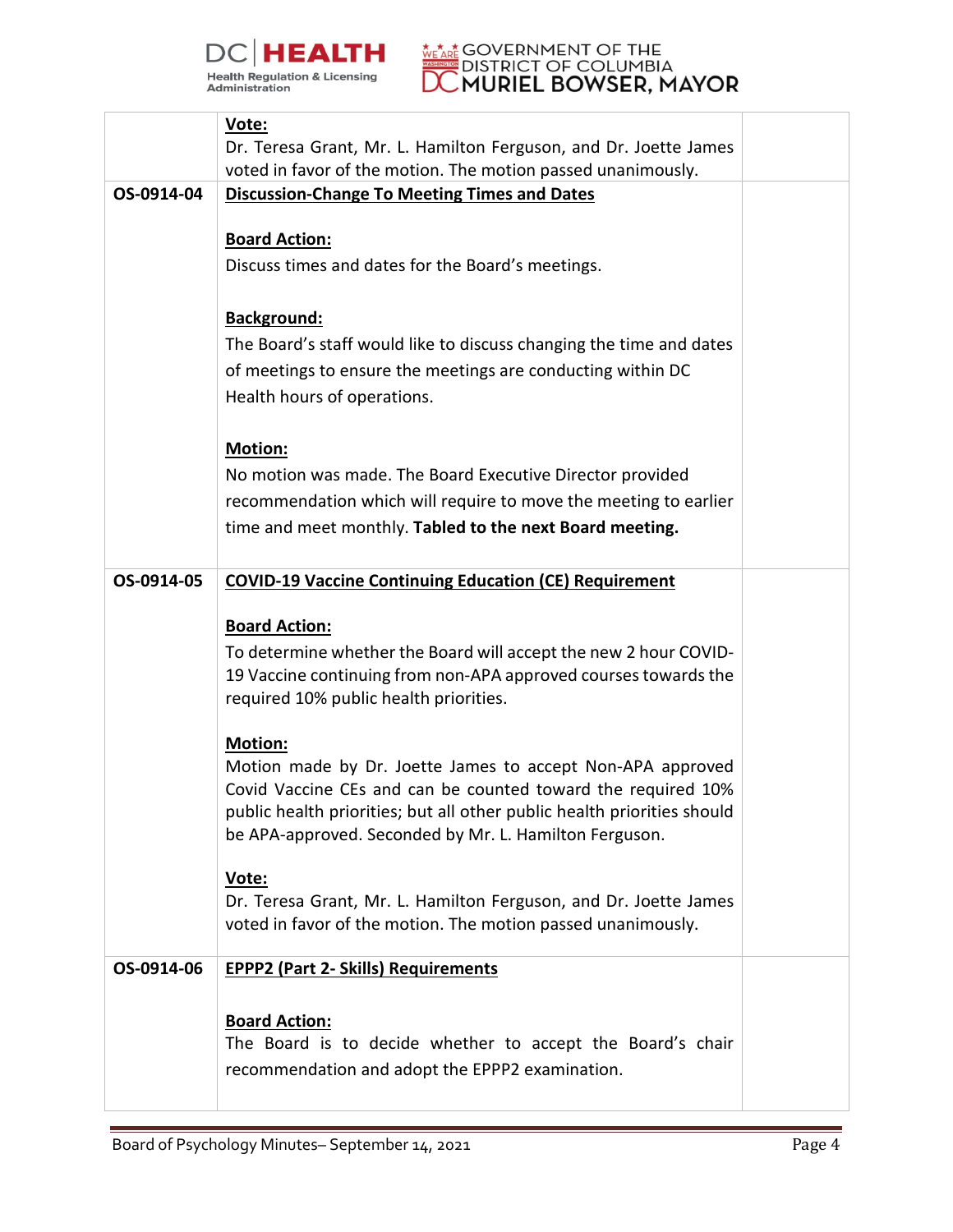



|            | <b>Background:</b>                                                 |  |
|------------|--------------------------------------------------------------------|--|
|            | The EPPP 2 was under Beta Phase of the Exam. The EPPP2 Beta        |  |
|            | Phase has been completed. The Board Chair indicated that the       |  |
|            | EPPP2 has been effectively activated August 15, 2021 per ASPPB.    |  |
|            | The implementation of the EPPP 2 contingent upon the               |  |
|            | completion of the beta testing process.                            |  |
|            |                                                                    |  |
|            | The Board Chair's recommendation is to implement the EPPP 2        |  |
|            | and to establish a date such as January 1, 2022 and require anyone |  |
|            | who graduates after that date (January 1, 2022) to take the EPPP2, |  |
|            | whether they are a new applicant by examination or by              |  |
|            | endorsement from a state that does not require the EPPP2 and if    |  |
|            | they also graduated after the designated date.                     |  |
|            | The Board is to accept the Board Chair's recommendation.           |  |
|            | Mr. Ferguson/second by Dr. James.                                  |  |
|            |                                                                    |  |
|            | <b>Motion:</b>                                                     |  |
|            | Motion made by Mr. L. Hamilton Ferguson to accept the Board        |  |
|            | Chair's recommendation. Seconded by Dr. Joette James.              |  |
|            | Vote:                                                              |  |
|            | Dr. Teresa Grant, Mr. L. Hamilton Ferguson, and Dr. Joette James   |  |
|            | voted in favor of the motion. The motion passed unanimously.       |  |
| OS-0914-07 | <b>Review - Draft Fall Board Announcement</b>                      |  |
|            |                                                                    |  |
|            | <b>Board Action:</b>                                               |  |
|            | Review and discuss the draft announcement for licensees.           |  |
|            |                                                                    |  |
|            | <b>Background:</b>                                                 |  |
|            | Board staff has drafted an announcement from the Board to          |  |
|            | licensees. The announcement would update licenses on all matters   |  |
|            | pertaining to the Board.                                           |  |
|            |                                                                    |  |
|            | <b>Motion:</b>                                                     |  |
|            | There was no motion. Dr. Joette James made a minor correction.     |  |
|            | The announcement will be shared with the Board for any             |  |
|            | additional feedback.                                               |  |
| OS-0914-08 | <b>Consent Agenda:</b>                                             |  |
|            |                                                                    |  |
|            | <b>Board Action:</b>                                               |  |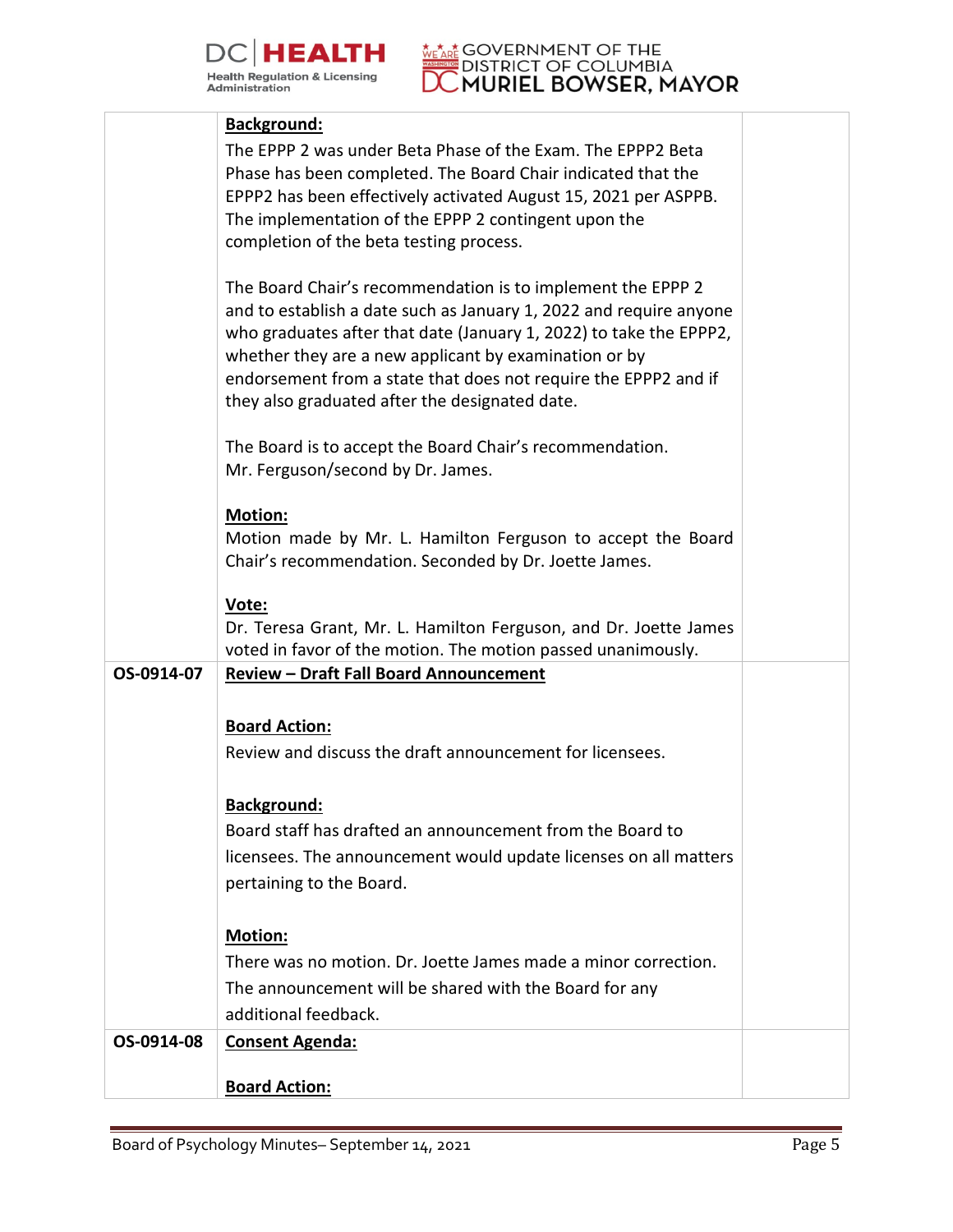



| <b>Background:</b><br>The Consent Agenda is a record of the decisions and/or actions<br>taken by the Board or its staff since the last meeting of the Board.<br><b>Motion:</b><br>Motion made by Mr. L. Hamilton Ferguson to accept the Open<br>Consent Agenda. Seconded by Dr. Joette James.<br>Vote:<br>Dr. Teresa Grant, Mr. L. Hamilton Ferguson, and Dr. Joette James<br>voted in favor of the motion. The motion passed unanimously.<br>Jeremy Kozne, PhD, DC Psychological Association (DCPA):<br>OS-0914-09<br><b>Board Action:</b><br>The Board requested to review the documents that were shared<br>with them at this meeting.<br><b>Background:</b><br>In July 2021, Dr. Kozne shared information regarding the<br>postgraduate licensure.<br>The Board requested to see the shared documents at this meeting.<br><b>Motion:</b><br>No motion was made. The Board has no additional concerns or<br>questions.<br>OS-0914-10<br><b>Motion to Close</b><br><b>Board Action:</b><br>To go into closed session to discuss confidential matters as<br>permitted in DC Official Code § 2-575(b).<br><b>Background:</b><br>Chairperson, I move that the Board close the Open Public session<br>portion of the meeting and move into the Closed Executive Session | Consideration of the applications approved for purposes of<br>review and/or ratification of Board actions taken since the last<br>Board meeting. |  |
|-----------------------------------------------------------------------------------------------------------------------------------------------------------------------------------------------------------------------------------------------------------------------------------------------------------------------------------------------------------------------------------------------------------------------------------------------------------------------------------------------------------------------------------------------------------------------------------------------------------------------------------------------------------------------------------------------------------------------------------------------------------------------------------------------------------------------------------------------------------------------------------------------------------------------------------------------------------------------------------------------------------------------------------------------------------------------------------------------------------------------------------------------------------------------------------------------------------------------------------------------------------------------|--------------------------------------------------------------------------------------------------------------------------------------------------|--|
|                                                                                                                                                                                                                                                                                                                                                                                                                                                                                                                                                                                                                                                                                                                                                                                                                                                                                                                                                                                                                                                                                                                                                                                                                                                                       |                                                                                                                                                  |  |
|                                                                                                                                                                                                                                                                                                                                                                                                                                                                                                                                                                                                                                                                                                                                                                                                                                                                                                                                                                                                                                                                                                                                                                                                                                                                       |                                                                                                                                                  |  |
|                                                                                                                                                                                                                                                                                                                                                                                                                                                                                                                                                                                                                                                                                                                                                                                                                                                                                                                                                                                                                                                                                                                                                                                                                                                                       |                                                                                                                                                  |  |
|                                                                                                                                                                                                                                                                                                                                                                                                                                                                                                                                                                                                                                                                                                                                                                                                                                                                                                                                                                                                                                                                                                                                                                                                                                                                       |                                                                                                                                                  |  |
|                                                                                                                                                                                                                                                                                                                                                                                                                                                                                                                                                                                                                                                                                                                                                                                                                                                                                                                                                                                                                                                                                                                                                                                                                                                                       |                                                                                                                                                  |  |
|                                                                                                                                                                                                                                                                                                                                                                                                                                                                                                                                                                                                                                                                                                                                                                                                                                                                                                                                                                                                                                                                                                                                                                                                                                                                       |                                                                                                                                                  |  |
|                                                                                                                                                                                                                                                                                                                                                                                                                                                                                                                                                                                                                                                                                                                                                                                                                                                                                                                                                                                                                                                                                                                                                                                                                                                                       |                                                                                                                                                  |  |
|                                                                                                                                                                                                                                                                                                                                                                                                                                                                                                                                                                                                                                                                                                                                                                                                                                                                                                                                                                                                                                                                                                                                                                                                                                                                       |                                                                                                                                                  |  |
|                                                                                                                                                                                                                                                                                                                                                                                                                                                                                                                                                                                                                                                                                                                                                                                                                                                                                                                                                                                                                                                                                                                                                                                                                                                                       |                                                                                                                                                  |  |
|                                                                                                                                                                                                                                                                                                                                                                                                                                                                                                                                                                                                                                                                                                                                                                                                                                                                                                                                                                                                                                                                                                                                                                                                                                                                       |                                                                                                                                                  |  |
|                                                                                                                                                                                                                                                                                                                                                                                                                                                                                                                                                                                                                                                                                                                                                                                                                                                                                                                                                                                                                                                                                                                                                                                                                                                                       |                                                                                                                                                  |  |
|                                                                                                                                                                                                                                                                                                                                                                                                                                                                                                                                                                                                                                                                                                                                                                                                                                                                                                                                                                                                                                                                                                                                                                                                                                                                       |                                                                                                                                                  |  |
|                                                                                                                                                                                                                                                                                                                                                                                                                                                                                                                                                                                                                                                                                                                                                                                                                                                                                                                                                                                                                                                                                                                                                                                                                                                                       |                                                                                                                                                  |  |
|                                                                                                                                                                                                                                                                                                                                                                                                                                                                                                                                                                                                                                                                                                                                                                                                                                                                                                                                                                                                                                                                                                                                                                                                                                                                       |                                                                                                                                                  |  |
|                                                                                                                                                                                                                                                                                                                                                                                                                                                                                                                                                                                                                                                                                                                                                                                                                                                                                                                                                                                                                                                                                                                                                                                                                                                                       |                                                                                                                                                  |  |
|                                                                                                                                                                                                                                                                                                                                                                                                                                                                                                                                                                                                                                                                                                                                                                                                                                                                                                                                                                                                                                                                                                                                                                                                                                                                       |                                                                                                                                                  |  |
|                                                                                                                                                                                                                                                                                                                                                                                                                                                                                                                                                                                                                                                                                                                                                                                                                                                                                                                                                                                                                                                                                                                                                                                                                                                                       |                                                                                                                                                  |  |
|                                                                                                                                                                                                                                                                                                                                                                                                                                                                                                                                                                                                                                                                                                                                                                                                                                                                                                                                                                                                                                                                                                                                                                                                                                                                       |                                                                                                                                                  |  |
|                                                                                                                                                                                                                                                                                                                                                                                                                                                                                                                                                                                                                                                                                                                                                                                                                                                                                                                                                                                                                                                                                                                                                                                                                                                                       |                                                                                                                                                  |  |
|                                                                                                                                                                                                                                                                                                                                                                                                                                                                                                                                                                                                                                                                                                                                                                                                                                                                                                                                                                                                                                                                                                                                                                                                                                                                       |                                                                                                                                                  |  |
|                                                                                                                                                                                                                                                                                                                                                                                                                                                                                                                                                                                                                                                                                                                                                                                                                                                                                                                                                                                                                                                                                                                                                                                                                                                                       |                                                                                                                                                  |  |
|                                                                                                                                                                                                                                                                                                                                                                                                                                                                                                                                                                                                                                                                                                                                                                                                                                                                                                                                                                                                                                                                                                                                                                                                                                                                       |                                                                                                                                                  |  |
|                                                                                                                                                                                                                                                                                                                                                                                                                                                                                                                                                                                                                                                                                                                                                                                                                                                                                                                                                                                                                                                                                                                                                                                                                                                                       | portion of the meeting pursuant to D.C. Official Code § 2-575(b)                                                                                 |  |
| for the following purposes: to discuss disciplinary matters                                                                                                                                                                                                                                                                                                                                                                                                                                                                                                                                                                                                                                                                                                                                                                                                                                                                                                                                                                                                                                                                                                                                                                                                           |                                                                                                                                                  |  |
| pursuant to $\S$ 2-575(b)(9); to seek the advice of counsel to the<br>board, to preserve the attorney-client privilege, or to approve                                                                                                                                                                                                                                                                                                                                                                                                                                                                                                                                                                                                                                                                                                                                                                                                                                                                                                                                                                                                                                                                                                                                 |                                                                                                                                                  |  |
| settlement agreements pursuant to $\S$ 2-575(b)(4); and to plan,                                                                                                                                                                                                                                                                                                                                                                                                                                                                                                                                                                                                                                                                                                                                                                                                                                                                                                                                                                                                                                                                                                                                                                                                      |                                                                                                                                                  |  |